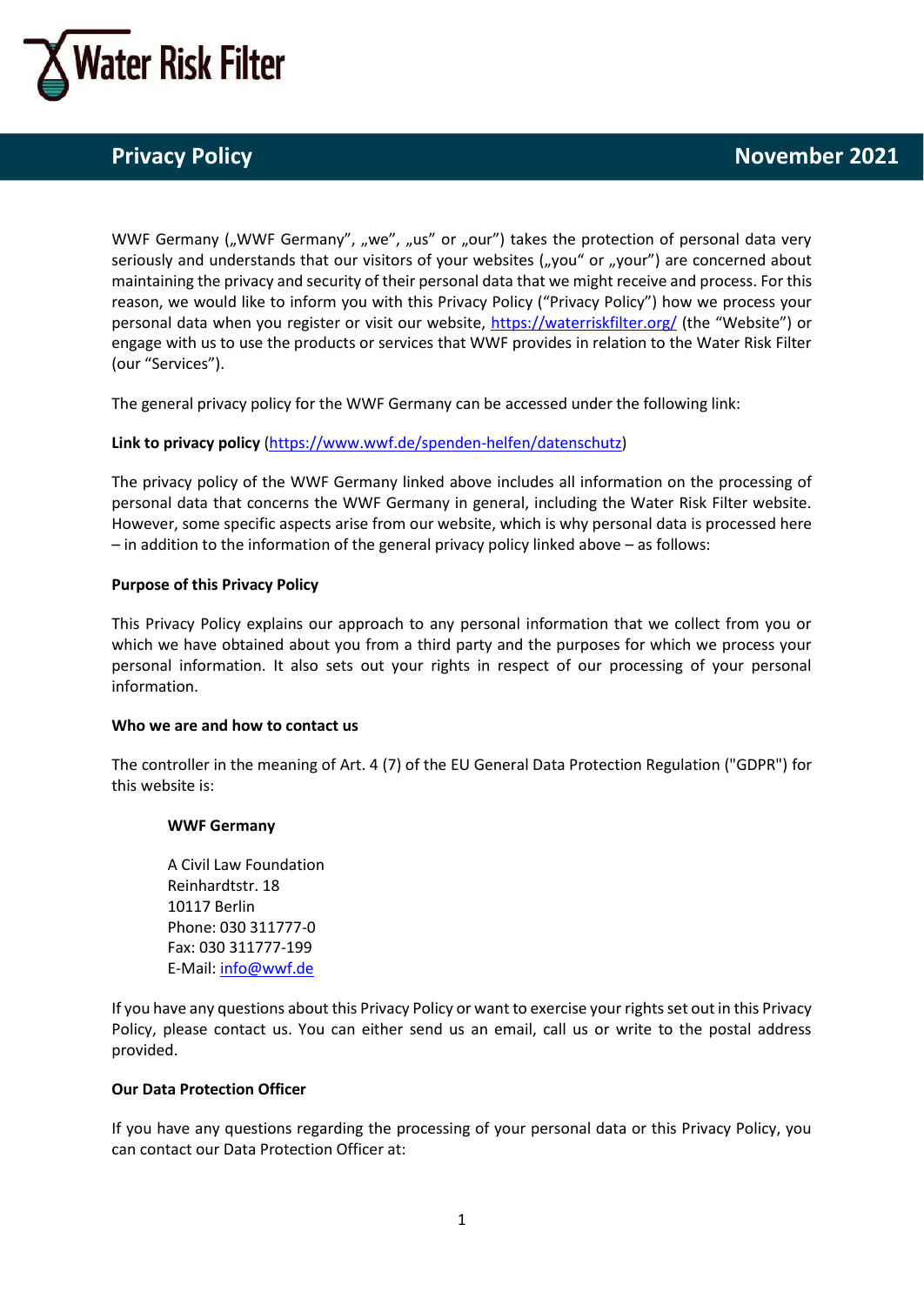

#### **WWF Germany**

Data Protection Officer Reinhardtstr. 18 10117 Berlin Phone: 030 311777-0 [datenschutz@wwf.de](mailto:datenschutz@wwf.de)

Please mark all correspondence with "Data Protection Officer".

# **What personal data we collect?**

Personal data is any information relating to an identified or identifiable natural person (e.g., name, address, phone number, or email address).

We may collect personal information from you in the course of providing our Website, our Services, including through your use of our Website, when you contact or request information from us, when you register or when you engage our Services.

Our primary goal in collecting personal information from you is to help us:

- deliver our Services
- improve, develop and market new Services
- carry out requests made by you on the Site or in relation to our Services
- comply with any applicable law, court order, other judicial process, or the requirements of a regulator
- enforce our agreements with you
- protect the rights, property or safety of us or third parties, including our other Website visitors and clients our Services
- use as otherwise required or permitted by law.

To undertake these goals, we may process the following personal information:

- If you are a visitor to the Site:
	- o The pseudonymized IP address.
	- o Geographic information.
	- o Entered search terms.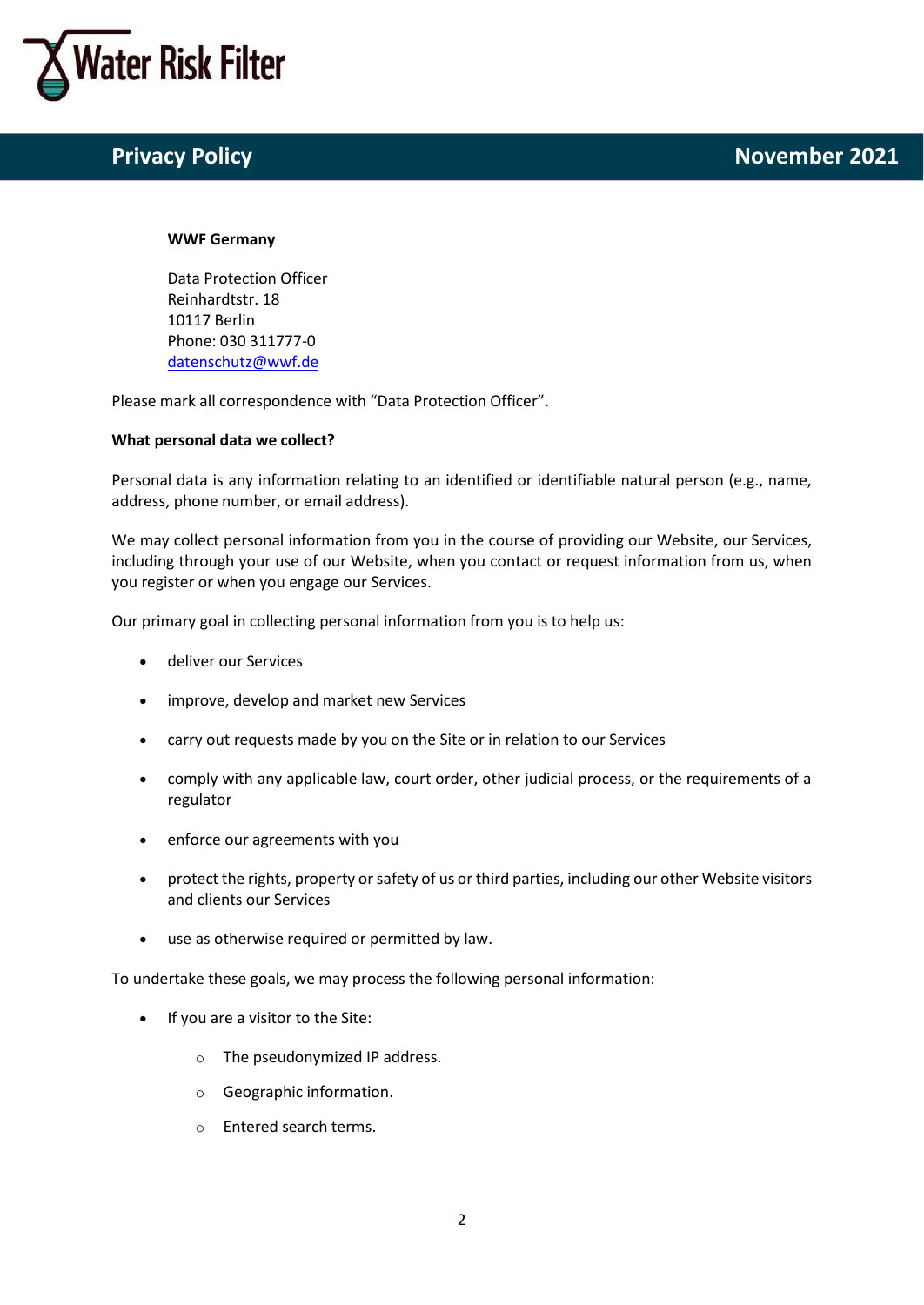

- o The videos that were viewed.
- o Date, time and duration of access of the Website.
- o Internet address of the website from which the online offer is accessed (so-called URL of origin or referrer URL).
- o Name of the service provider through which access to the online offer occurs.
- o Type of action or query performed on the online offer.
- o Name of accessed file or information.
- o Amount of data transmitted.
- $\circ$  Operating system and information on the Internet browser used, including add-ons installed (e.g., for the Flash Player).
- $\circ$  Status or error codes (e.g. "request successful" or "file not found").
- If you are a visitor to the Site who registers on the Website by setting up an account:
	- o Your name.
	- $\circ$  Your organization information including the name of the organization you work for, the type of organization you work for (e.g. Business, Financial Institution, Consultancy, etc.), and the country of your organization's headquarter.
	- $\circ$  Contact information including email address; we recommend you register with your company email address rather than your personal email address.
	- Other information relevant to the provision of Services.

# **What are the purposes and legal bases for the processing of your personal data?**

We process your personal data through our website for the following purposes, based on the legal bases of the EU General Data Protection Regulation and further applicable data protection law.

It is necessary for us to use your personal information:

- Through your validly given consent, which you may revoke at any time (Art. 6 (1) (a) GDPR).
- To perform our obligations in accordance with any contract that we may have with you (Art. 6 (1) (b) GDPR).
- It is our legal obligation to use your personal information to comply with any legal obligations imposed upon us (Art. 6 (1) (c) GDPR).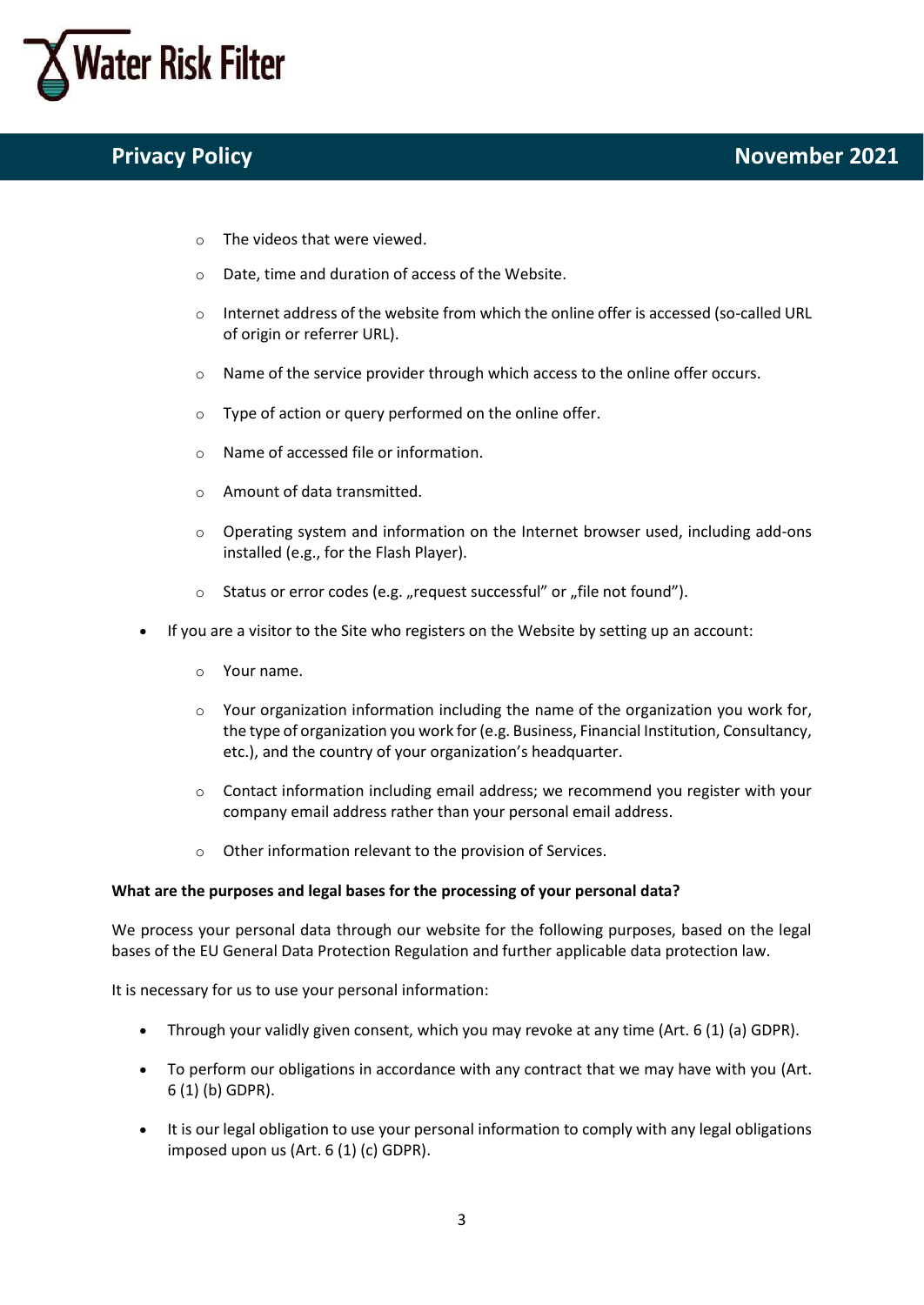

• It is in our legitimate interest or a third party's legitimate interest to use personal information in such a way to ensure that we provide the Services in the best way that we can (Art. 6 (1) (f) GDPR).

| No. | <b>Purpose for processing</b>                                                                                                                                                     | Legal basis for<br>processing                                                                                                                        | <b>Description of legitimate interest</b><br>for processing if applicable                                                                                                      |
|-----|-----------------------------------------------------------------------------------------------------------------------------------------------------------------------------------|------------------------------------------------------------------------------------------------------------------------------------------------------|--------------------------------------------------------------------------------------------------------------------------------------------------------------------------------|
| 1.  | For the sending and receiving of<br>the WRF newsletter.                                                                                                                           | Consent (Art. 6 (1) (a)<br>GDPR)                                                                                                                     | N/A                                                                                                                                                                            |
| 2.  | To contact you and provide you<br>with information that you have<br>requested and deal with any<br>matters arising as a result of that<br>contact                                 | Performance of user<br>contract (Art. $6(1)(b)$<br>GDPR)                                                                                             | We process your personal data to<br>provide the service and perform<br>tasks in connection with the<br>relationship with you as a user of<br>our website                       |
| 3.  | To provide you with an account<br>on our website                                                                                                                                  | Performance of user<br>contract (Art. $6(1)(b)$<br>GDPR)                                                                                             | We process your personal data to<br>provide the service and perform<br>tasks in connection with the<br>relationship with you as a registered<br>user                           |
| 4.  | To collect statistical information<br>about the use of this website<br>(please refer to our Cookie Policy<br>for further information)                                             | Legitimate interest<br>(Art. 6 (1) (f) GDPR)                                                                                                         | We have a legitimate interest in<br>analysing the usage of our website<br>in order to continuously improve it<br>and to customise it to our users'<br>needs                    |
| 5.  | To determine disruptions and to<br>ensure the security of our<br>systems, including the detection<br>and tracing of (the attempt of)<br>unauthorised access to our web<br>servers | Compliance with the<br>legal obligations<br>regarding data security<br>as well as legitimate<br>interest (Art. 6 (1) (c)<br>and Art. 6 (1) (f) GDPR) | We have a legitimate interest in<br>resolving disruptions, ensuring the<br>security of our systems and the<br>detection and tracing of (the<br>attempt of) unauthorised access |
| 6.  | To safeguard and defend our<br>rights                                                                                                                                             | Legitimate Interest<br>(Art. 6 (1) (f) GDPR)                                                                                                         | We have a legitimate interest in<br>exercising and defending our rights                                                                                                        |
| 7.  | To comply with relevant legal<br>obligations, such as keeping<br>accounting records                                                                                               | Compliance with legal<br>obligations (Art. 6(1)<br>$(c)$ GDPR)                                                                                       | N/A                                                                                                                                                                            |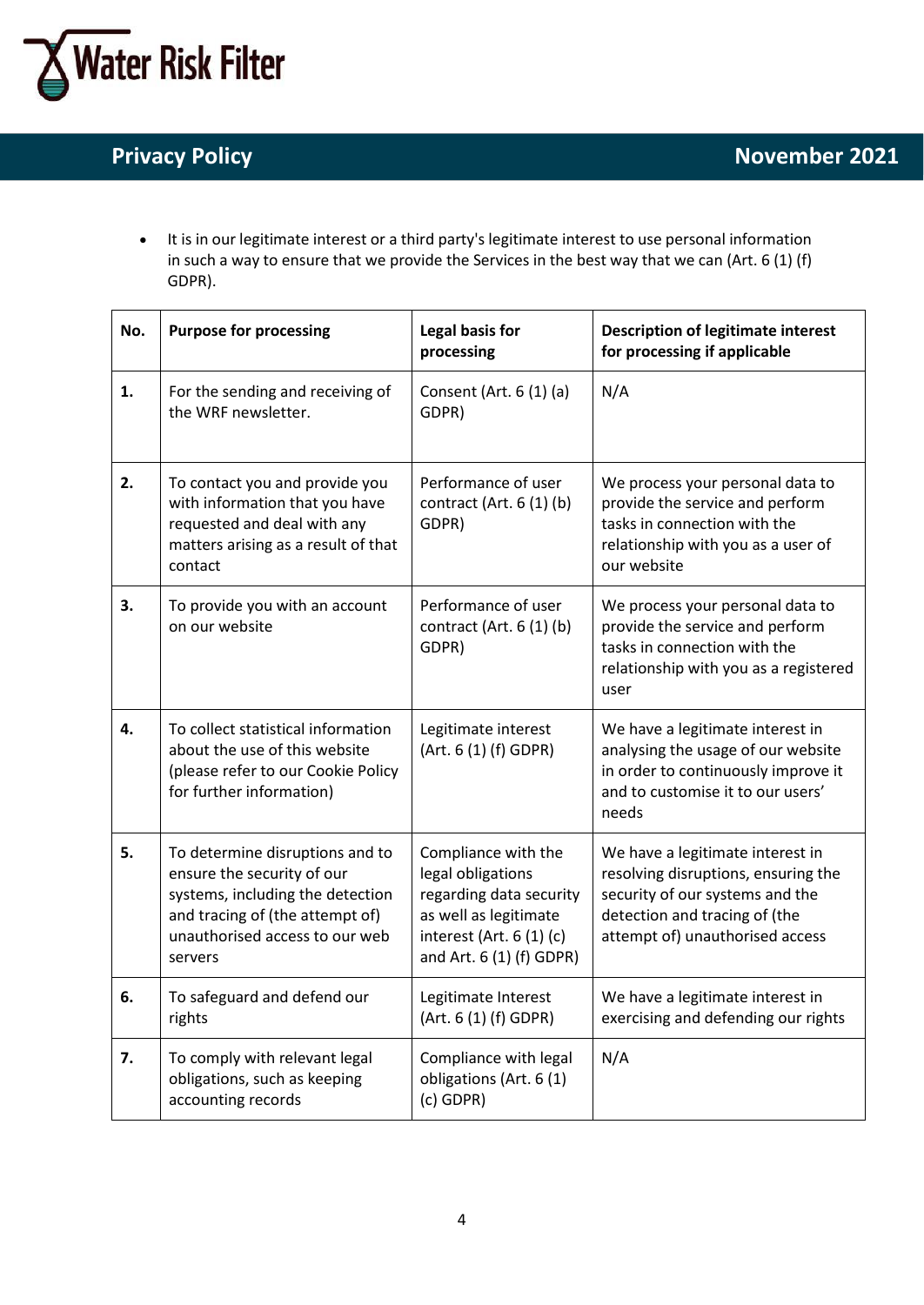

#### **How do we share and disclose your personal data?**

#### **Service Provider**

Except as set out in this Privacy Policy, we do not sell, trade, or otherwise transfer your personal data to outside parties. We provide access to or share your personal data with our service provider, Individee GmbH, Andreasstraße 66, 10243, Berlin, Germany, who perform services on our behalf. Individee GmbH provides software development and maintenance of the WWF Water Risk Filter Website. We have signed with our service provider respective contracting obligations providing at least the same level of data protection as WWF Germany does. Individee GmbH acts only as so-called data processor on our behalf and subject to our instructions.

# **Third Parties**

We also may disclose your personal data to trusted third parties who assist us in conducting our business, so long as those parties agree to keep this information confidential and to fulfil the requirements of the EU General Data Protection legislation or similar legislation:

- The controller (WWF Germany) may share the personal data with other WWF Offices.
- If it is necessary for us to perform our obligations in accordance with any contract that we may have with you.
- To external auditors in the event of audits or investigations, if there is a legal requirement or legitimate business interest to do so;
- If we are required to do so by law, statute, regulation, or professional standard, or to respond to a subpoena, search warrant, or other legal request, in response to law enforcement authority or other government official request.

# **Transfers of your data to countries outside the EEA**

We might transfer personal data to our service provider located outside the European Economic Area  $($ "EEA") to provide our Services. We ensure prior to the transfer that it is subject to appropriate safeguards, for example by entering into so-called standard data protection clauses of the European Union with the recipient (Art. 46 GDPR) and fulfilling all requirements of the standard data protection clauses.

# **For how long do we keep your personal data?**

We store your data as long as it is necessary to provide this website and the services connected with it or as long as we have a legitimate interest in continued storage. In all other cases, we delete your personal data with the exception of such data that we are required to retain for the purpose of contractual or statutory (e.g., taxation or commercial law) retention periods. For Service provision to you, we will retain relevant personal information in principle for at least six years from the date of our last interaction with you and in compliance with our obligations under the EU General Data Protection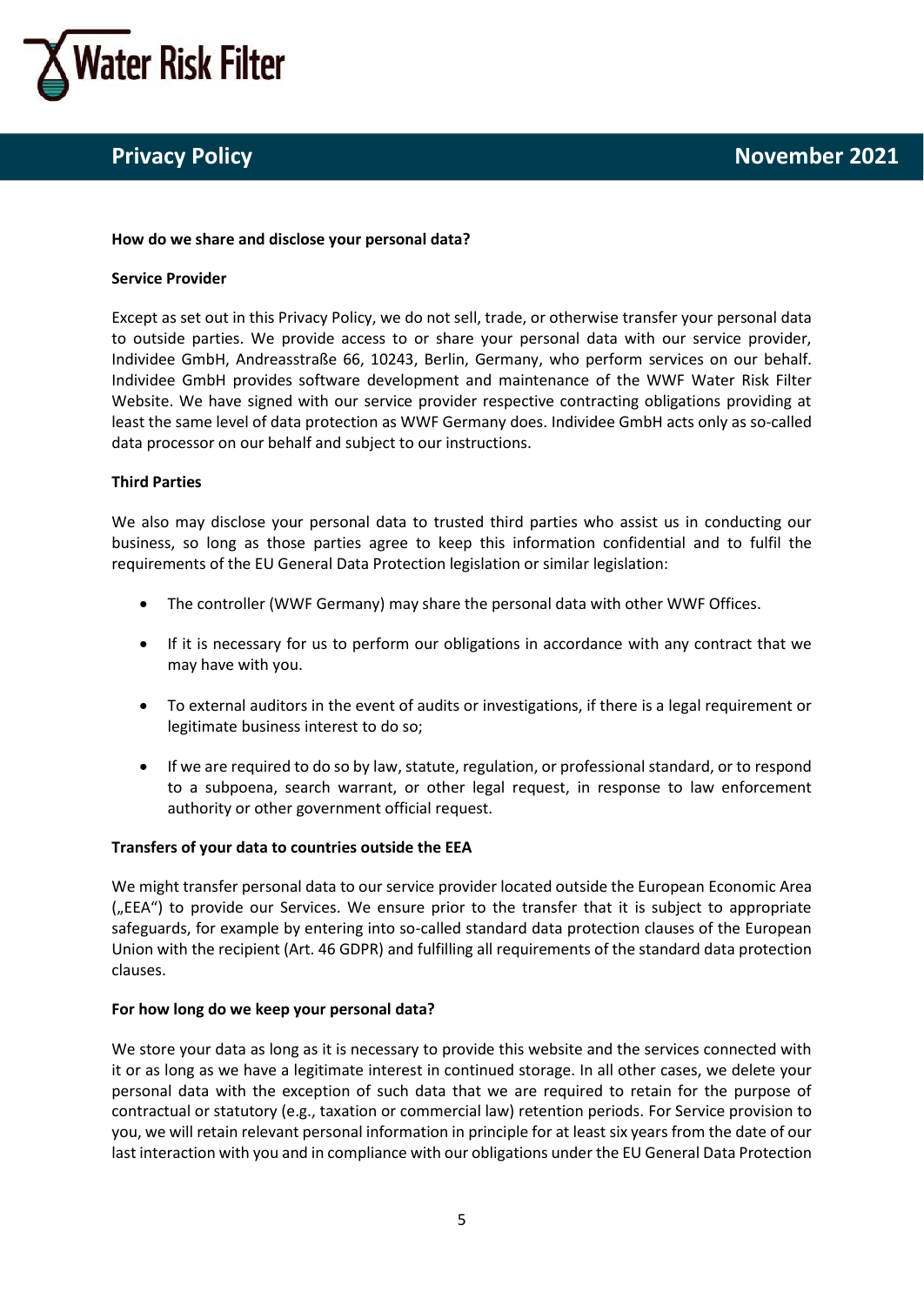

Regulation or similar legislation. We are obliged to do so due to statutory documentation obligations, which may arise on the basis of the German Commercial Code, the Fiscal Code, the Banking Act and the Money Laundering Act. The periods specified there for retaining documents range from two to ten years.

# **Newsletter**

We would like to inform you regularly with the WRF newsletter about current topics and our projects. Only if you give us your consent on our website, we will use your e-mail address to send the WRF newsletter. To receive our newsletter, it is sufficient to provide an e-mail address. The additional voluntary information about yourself is only used to personalize the newsletter. If you no longer wish to receive our newsletter in the future, you can inform us of this at any time via the link included in every message we send or by sending an e-mail to waterriskfilter@wwf.de.

#### **Cookies**

Please refer to our cookies policy for more information on the cookies we use and the related processing of personal data:

# **[Link to Cookie Policy](https://waterriskfilter.org/assets/documents/WRF_Cookie_Policy.pdf)**

# **What are your rights and how you can exercise them?**

# **Right of access:**

You have the right to obtain confirmation from us as to whether or not your personal data is being processed and a right to access your personal data that is being processed by us.

# **Right of rectification:**

You also have the right to obtain without undue delay the rectification of any inaccurate personal data relating to you and to have any of your personal data that is incomplete completed. In case we have transferred your personal data to third parties, we will inform them about this rectification and completion if required by law.

# **Right to erasure ('right to be forgotten')**

You have the right to obtain the erasure of your personal data from us without undue delay and we have the obligation to erase your personal data without undue delay if one of the following grounds applies:

- your personal data are no longer necessary in relation to the purposes for which they were collected or otherwise processed;
- the processing of your personal data is based solely on your consent and you have withdrawn your consent;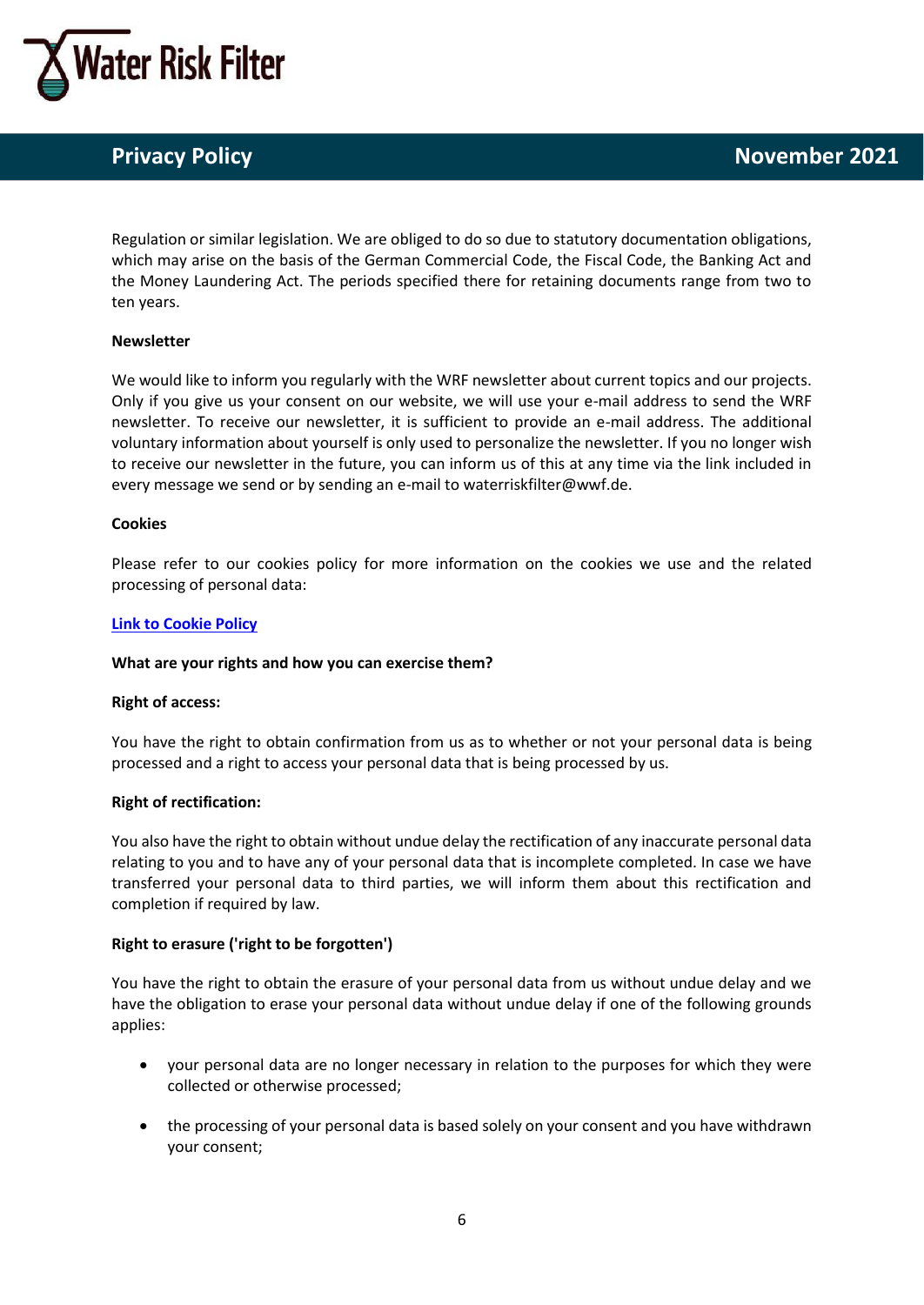

- you have objected to direct marketing;
- you have objected to the processing that is based on our legitimate interest on grounds that relate to your particular situation and there are no overriding legitimate grounds for the processing;
- your personal data have been unlawfully processed;
- your personal data have to be erased for compliance with a legal obligation

In case we have transferred your personal data to third parties, we will inform them about this erasure if required by law.

Please keep in mind that there are limitations to your right to erasure. We are for example not allowed to erase data that we are legally obliged to store (namely due to statutory retention periods). Also, your right to erasure does not apply if we need to store the data for the establishment, exercise or defence of legal claims.

# **Right to restriction of processing:**

You have the right to restrict our processing of your personal data where

- you contest the accuracy of the personal data until we have taken sufficient steps to correct or verify its accuracy;
- the processing is unlawful but you do not want us to erase the data;
- we no longer need your personal data for the purposes of the processing, but you require them for the establishment, exercise or defence of legal claims; or
- you have objected to processing based on our legitimate interest (see below) pending verification as to whether we have compelling legitimate grounds to continue processing.

Where personal data is subjected to restriction in this way, we will only process it with your consent or to a very limited extent, e.g. for the establishment, exercise or defence of legal claims.

# **Right to withdraw consent**

If we rely on your consent as our legal basis for processing your personal data, you have the right to withdraw your consent at any time. The withdrawal of your consent shall not affect the lawfulness of processing based on consent before its withdrawal.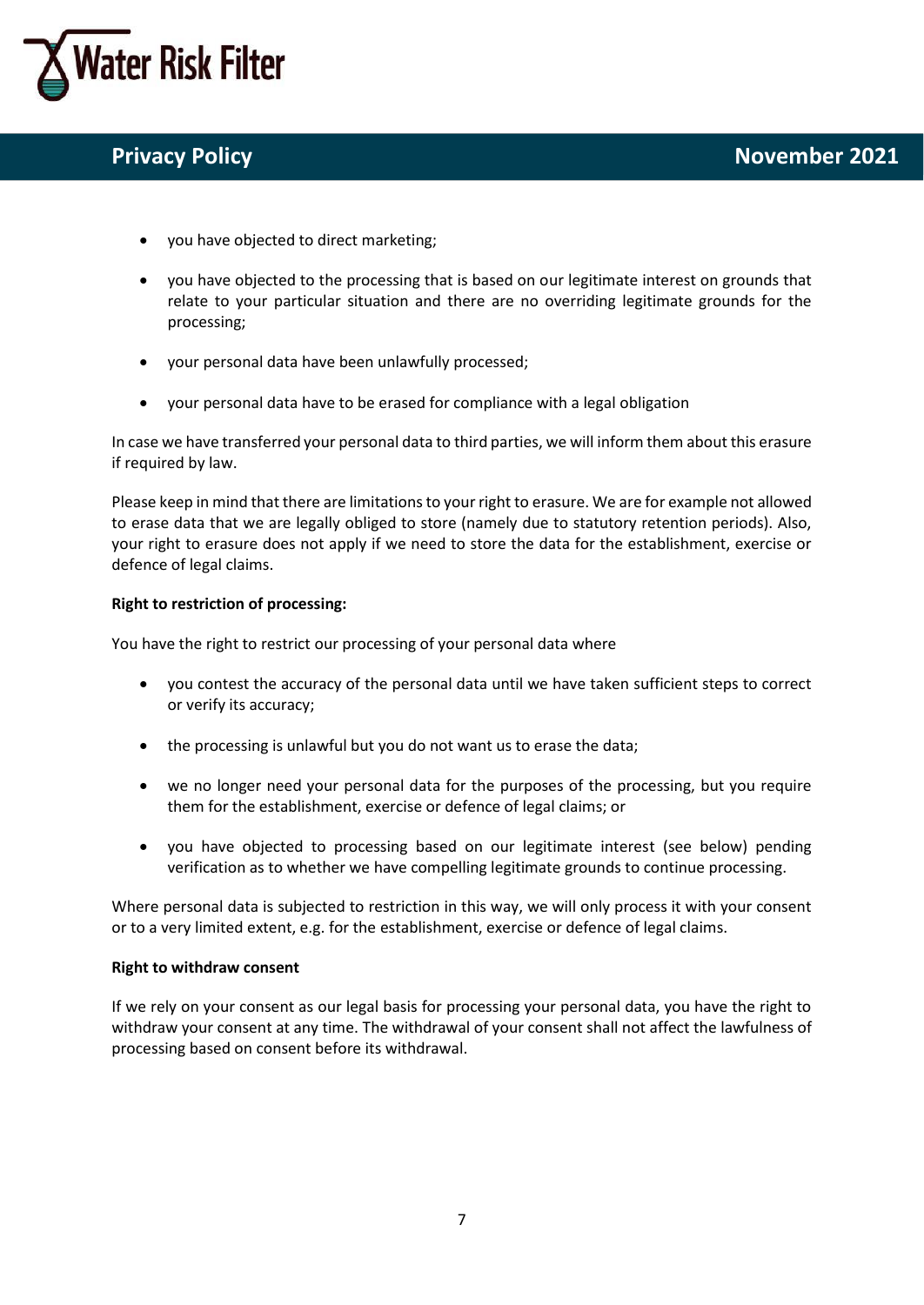

#### **Rights to object:**

You have the right to object to the processing of your personal data that is based on our legitimate interest, on grounds to your particular situation, at any time. We will no longer process your personal data, except if we can demonstrate compelling legal grounds for the processing. If we are processing your personal data for direct marketing purposes, we will no longer process your personal data in any case.

You may address your objections to:

**WWF Germany** A Civil Law Foundation Reinhardtstr. 18 10117 Berlin Phone: 030 311777-0 Fax: 030 311777-199 E-Mail: [info@wwf.de](mailto:info@wwf.de)

or to our Data Protection Officer:

#### **WWF Germany**

Data Protection Officer Reinhardtstr. 18 10117 Berlin Phone: 030 311777-0 [datenschutz@wwf.de](mailto:datenschutz@wwf.de)

#### **Right to Data portability:**

Where we are relying upon your consent or the fact that the processing is necessary for the performance of a contract to which you are party as the legal basis for processing, and that personal data has been provided by you and is processed by automated means, you have the right to receive all such personal data which you have provided to us in a structured, commonly used and machine readable format, and also to require us to transmit it to another controller where this is technically feasible.

# **Right to lodge a complaint with the Supervisory Authority:**

You have the right to lodge a complaint with a Supervisory Authority. You can appeal in particular to the Supervisory Authority, which is competent for your place of residence or your state, your place of work or of an alleged infringement of the GDPR. You can also appeal to the Supervisory Authority which is competent for us. This is: